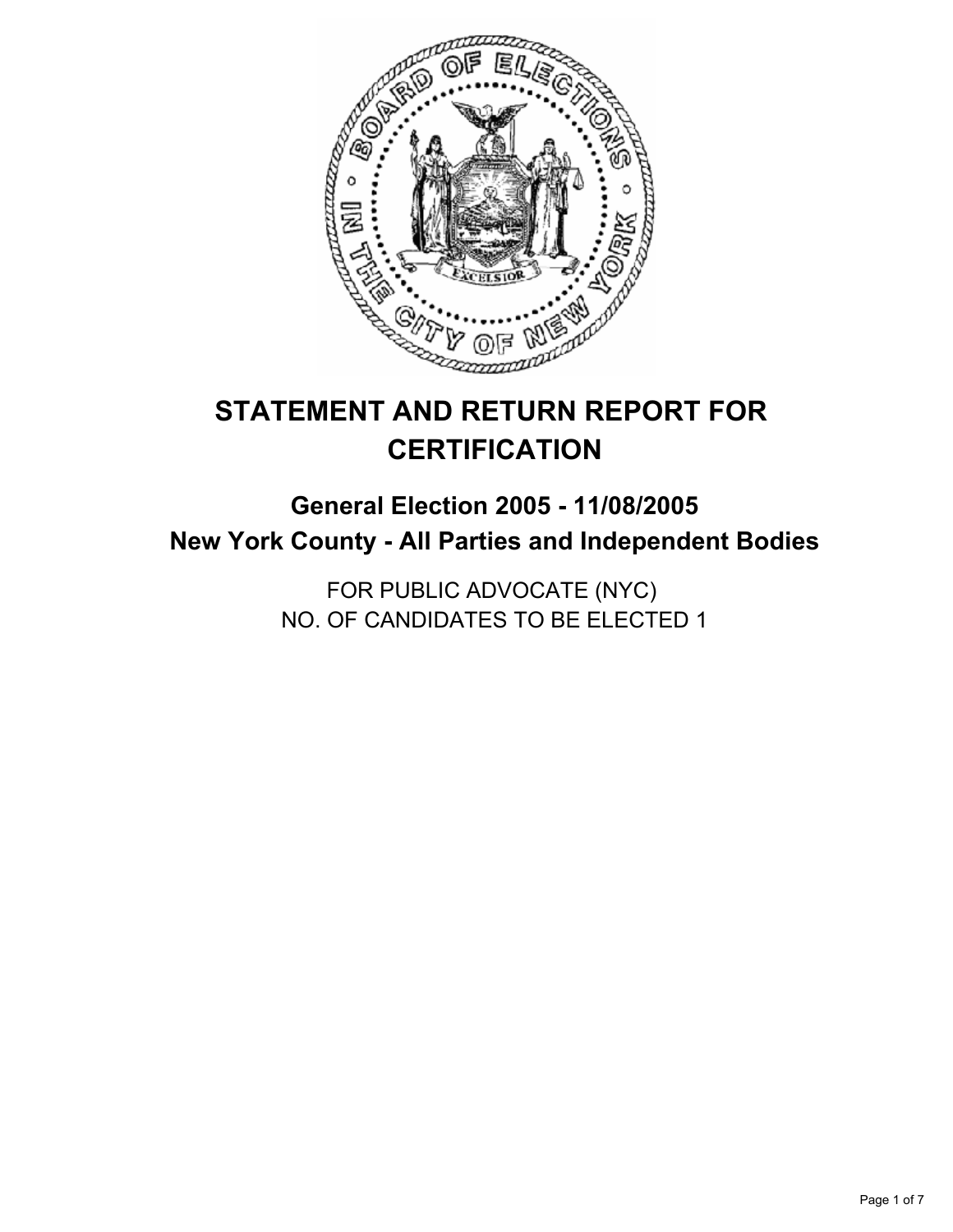

| <b>PUBLIC COUNTER</b>        | 22,165 |  |
|------------------------------|--------|--|
| <b>EMERGENCY</b>             | 56     |  |
| ABSENTEE/MILITARY            | 346    |  |
| AFFIDAVIT                    | 364    |  |
| <b>TOTAL BALLOTS</b>         | 22,931 |  |
| BETSY F GOTBAUM (DEMOCRATIC) | 12,046 |  |
| JAY GOLUB (CONSERVATIVE)     | 740    |  |
| JIM LESCZYNSKI (LIBERTARIAN) | 494    |  |
| BERNARD GOETZ (REBUILD)      | 243    |  |
| JOHN CLASBY (WRITE-IN)       |        |  |
| NORMAN SIEGEL (WRITE-IN)     | 3      |  |
| <b>TOTAL VOTES</b>           | 13,527 |  |
| <b>UNRECORDED</b>            | 9.404  |  |

#### **ASSEMBLY DISTRICT 65**

| PUBLIC COUNTER                | 29,910 |  |
|-------------------------------|--------|--|
| <b>EMERGENCY</b>              | 93     |  |
| ABSENTEE/MILITARY             | 719    |  |
| AFFIDAVIT                     | 566    |  |
| <b>TOTAL BALLOTS</b>          | 31,288 |  |
| BETSY F GOTBAUM (DEMOCRATIC)  | 19,535 |  |
| JAY GOLUB (CONSERVATIVE)      | 1,691  |  |
| JIM LESCZYNSKI (LIBERTARIAN)  | 688    |  |
| BERNARD GOETZ (REBUILD)       | 459    |  |
| C. VIRGINIA FIELDS (WRITE-IN) |        |  |
| NORMAN SIEGEL (WRITE-IN)      | 9      |  |
| <b>TOTAL VOTES</b>            | 22,383 |  |
| <b>UNRECORDED</b>             | 8,905  |  |

| PUBLIC COUNTER               | 27,761 |
|------------------------------|--------|
| <b>EMERGENCY</b>             | 0      |
| ABSENTEE/MILITARY            | 677    |
| <b>AFFIDAVIT</b>             | 483    |
| <b>TOTAL BALLOTS</b>         | 28,921 |
| BETSY F GOTBAUM (DEMOCRATIC) | 19,676 |
| JAY GOLUB (CONSERVATIVE)     | 940    |
| JIM LESCZYNSKI (LIBERTARIAN) | 773    |
| BERNARD GOETZ (REBUILD)      | 534    |
| ABE HIRSCHFELD (WRITE-IN)    |        |
| ANDREW RASIEJ (WRITE-IN)     |        |
| ELIZABETH GEIGER (WRITE-IN)  |        |
| ERIC PRINDLE (WRITE-IN)      |        |
| NORMAN SIEGEL (WRITE-IN)     | 15     |
| RALPH NADER (WRITE-IN)       |        |
| VICTOR ANTHONY (WRITE-IN)    |        |
| <b>TOTAL VOTES</b>           | 21,944 |
| <b>UNRECORDED</b>            | 6.977  |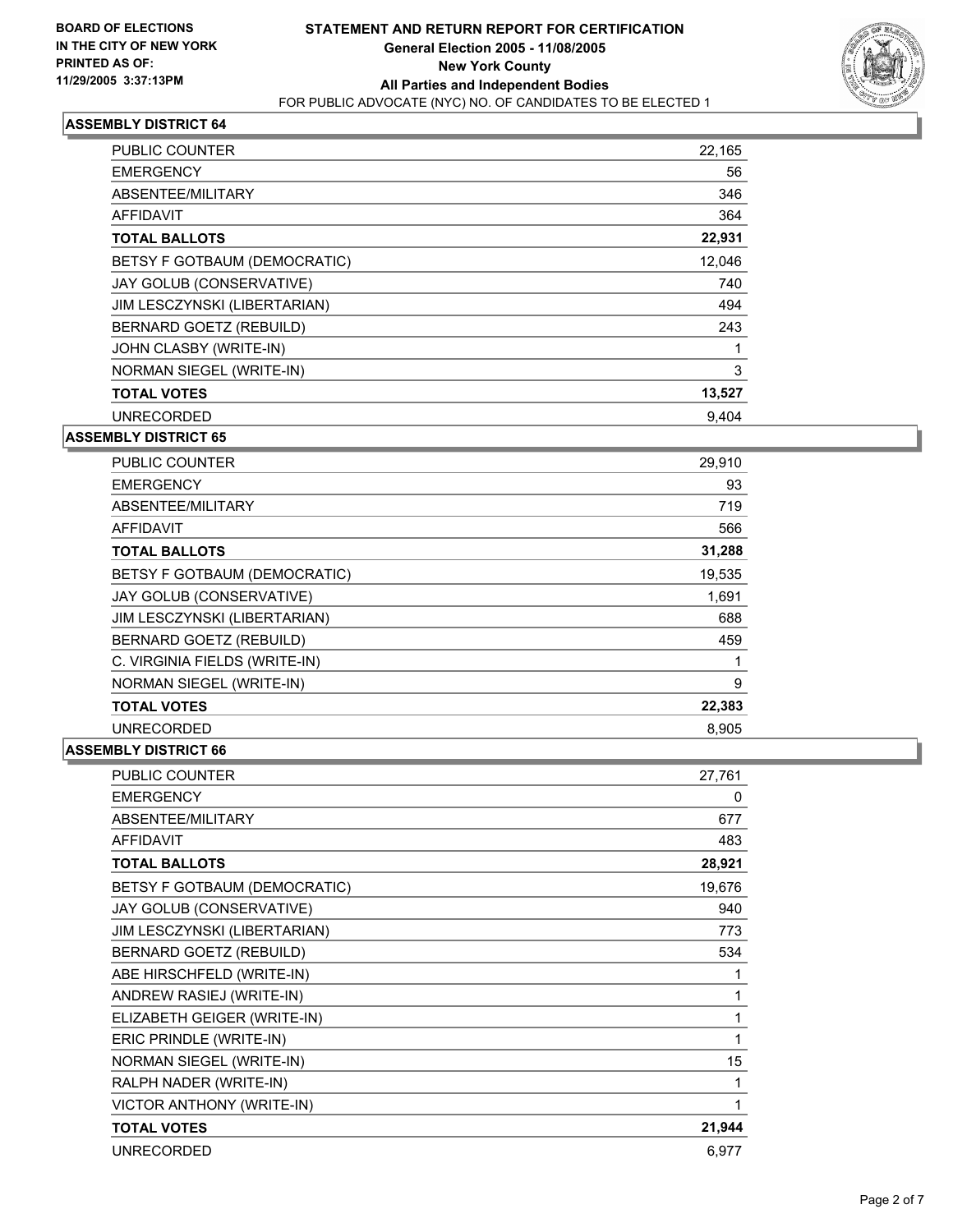

| PUBLIC COUNTER                    | 33,851 |  |
|-----------------------------------|--------|--|
| <b>EMERGENCY</b>                  | 18     |  |
| ABSENTEE/MILITARY                 | 827    |  |
| <b>AFFIDAVIT</b>                  | 589    |  |
| <b>TOTAL BALLOTS</b>              | 35,285 |  |
| BETSY F GOTBAUM (DEMOCRATIC)      | 24,469 |  |
| JAY GOLUB (CONSERVATIVE)          | 1,296  |  |
| JIM LESCZYNSKI (LIBERTARIAN)      | 685    |  |
| BERNARD GOETZ (REBUILD)           | 463    |  |
| ANASTASIA BEAVERHAUSEN (WRITE-IN) |        |  |
| CHRISTINE ANNECHINO (WRITE-IN)    | 2      |  |
| NORMAN SIEGEL (WRITE-IN)          | 18     |  |
| ROBERT ROTH (WRITE-IN)            |        |  |
| SCOTT STRINGER (WRITE-IN)         |        |  |
| <b>TOTAL VOTES</b>                | 26,936 |  |
| <b>UNRECORDED</b>                 | 8.349  |  |

## **ASSEMBLY DISTRICT 68**

| <b>PUBLIC COUNTER</b>        | 22,280 |
|------------------------------|--------|
| <b>EMERGENCY</b>             | 77     |
| ABSENTEE/MILITARY            | 256    |
| AFFIDAVIT                    | 352    |
| <b>TOTAL BALLOTS</b>         | 22,965 |
| BETSY F GOTBAUM (DEMOCRATIC) | 14,173 |
| JAY GOLUB (CONSERVATIVE)     | 421    |
| JIM LESCZYNSKI (LIBERTARIAN) | 230    |
| BERNARD GOETZ (REBUILD)      | 257    |
| <b>TOTAL VOTES</b>           | 15,081 |
| <b>UNRECORDED</b>            | 7,884  |
|                              |        |

| <b>PUBLIC COUNTER</b>        | 30,324 |
|------------------------------|--------|
| <b>EMERGENCY</b>             | 31     |
| ABSENTEE/MILITARY            | 542    |
| <b>AFFIDAVIT</b>             | 469    |
| <b>TOTAL BALLOTS</b>         | 31,366 |
| BETSY F GOTBAUM (DEMOCRATIC) | 22,205 |
| JAY GOLUB (CONSERVATIVE)     | 702    |
| JIM LESCZYNSKI (LIBERTARIAN) | 525    |
| BERNARD GOETZ (REBUILD)      | 399    |
| AL SHARPTON (WRITE-IN)       |        |
| NORMAN SIEGEL (WRITE-IN)     | 18     |
| SUKI PORTS (WRITE-IN)        |        |
| <b>TOTAL VOTES</b>           | 23,851 |
| <b>UNRECORDED</b>            | 7.515  |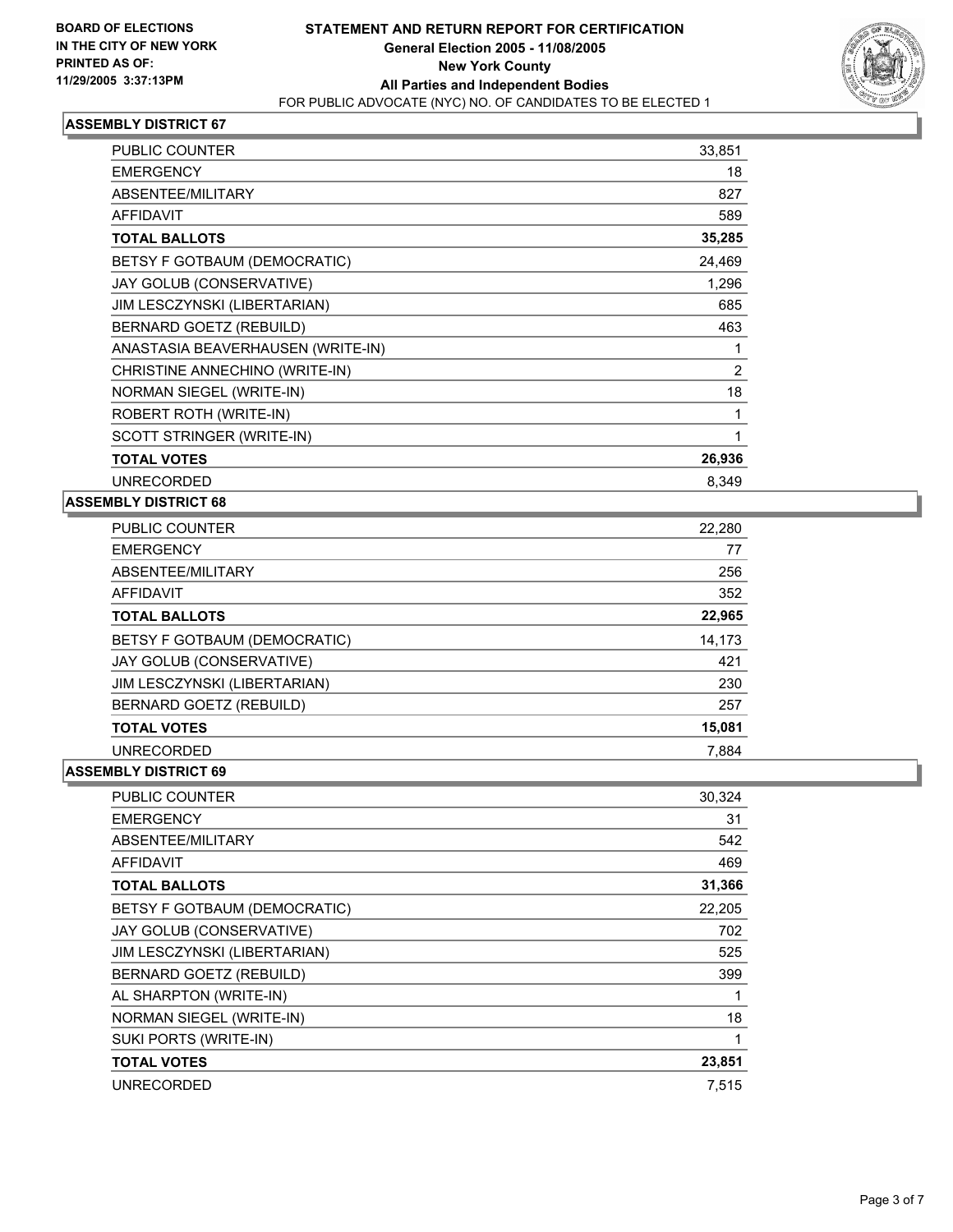

| <b>PUBLIC COUNTER</b>        | 22,271 |
|------------------------------|--------|
| <b>EMERGENCY</b>             | 43     |
| ABSENTEE/MILITARY            | 331    |
| AFFIDAVIT                    | 399    |
| <b>TOTAL BALLOTS</b>         | 23,044 |
| BETSY F GOTBAUM (DEMOCRATIC) | 15,274 |
| JAY GOLUB (CONSERVATIVE)     | 308    |
| JIM LESCZYNSKI (LIBERTARIAN) | 188    |
| BERNARD GOETZ (REBUILD)      | 187    |
| <b>TOTAL VOTES</b>           | 15,957 |
| <b>UNRECORDED</b>            | 7.087  |

## **ASSEMBLY DISTRICT 71**

| <b>PUBLIC COUNTER</b>        | 23,498 |
|------------------------------|--------|
| <b>EMERGENCY</b>             | 69     |
| ABSENTEE/MILITARY            | 307    |
| <b>AFFIDAVIT</b>             | 366    |
| <b>TOTAL BALLOTS</b>         | 24,240 |
| BETSY F GOTBAUM (DEMOCRATIC) | 16,012 |
| JAY GOLUB (CONSERVATIVE)     | 367    |
| JIM LESCZYNSKI (LIBERTARIAN) | 285    |
| BERNARD GOETZ (REBUILD)      | 307    |
| LAIRD MAGUIRE (WRITE-IN)     | 2      |
| NORMAN SIEGEL (WRITE-IN)     | 3      |
| <b>TOTAL VOTES</b>           | 16,976 |
| <b>UNRECORDED</b>            | 7.264  |

| <b>PUBLIC COUNTER</b>        | 18,635 |
|------------------------------|--------|
| <b>EMERGENCY</b>             | 3      |
| ABSENTEE/MILITARY            | 101    |
| AFFIDAVIT                    | 188    |
| <b>TOTAL BALLOTS</b>         | 18,927 |
| BETSY F GOTBAUM (DEMOCRATIC) | 11,708 |
| JAY GOLUB (CONSERVATIVE)     | 269    |
| JIM LESCZYNSKI (LIBERTARIAN) | 120    |
| BERNARD GOETZ (REBUILD)      | 130    |
| NORMAN SIEGEL (WRITE-IN)     | 2      |
| <b>TOTAL VOTES</b>           | 12,229 |
| <b>UNRECORDED</b>            | 6.698  |
|                              |        |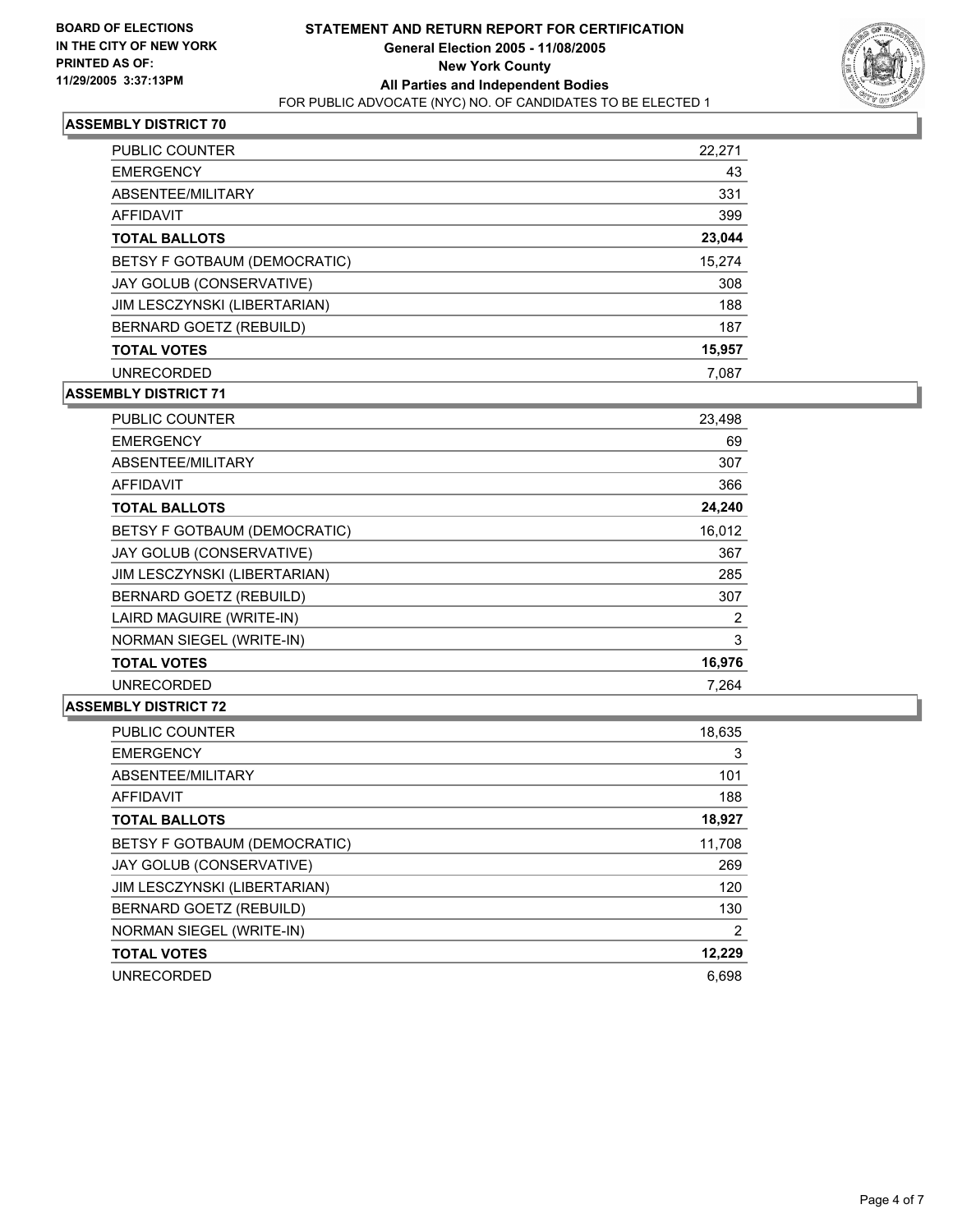

| PUBLIC COUNTER               | 33,043 |  |
|------------------------------|--------|--|
| <b>EMERGENCY</b>             | 44     |  |
| ABSENTEE/MILITARY            | 972    |  |
| AFFIDAVIT                    | 484    |  |
| <b>TOTAL BALLOTS</b>         | 34,543 |  |
| BETSY F GOTBAUM (DEMOCRATIC) | 20,143 |  |
| JAY GOLUB (CONSERVATIVE)     | 1,774  |  |
| JIM LESCZYNSKI (LIBERTARIAN) | 675    |  |
| BERNARD GOETZ (REBUILD)      | 376    |  |
| ERIC COSTELLO (WRITE-IN)     |        |  |
| NORMAN SIEGEL (WRITE-IN)     | 5      |  |
| ROY INNIS (WRITE-IN)         |        |  |
| <b>TOTAL VOTES</b>           | 22,975 |  |
| <b>UNRECORDED</b>            | 11,568 |  |

| PUBLIC COUNTER                      | 28,928 |
|-------------------------------------|--------|
| <b>EMERGENCY</b>                    | 120    |
| ABSENTEE/MILITARY                   | 538    |
| <b>AFFIDAVIT</b>                    | 398    |
| <b>TOTAL BALLOTS</b>                | 29,984 |
| BETSY F GOTBAUM (DEMOCRATIC)        | 19,460 |
| JAY GOLUB (CONSERVATIVE)            | 1,098  |
| <b>JIM LESCZYNSKI (LIBERTARIAN)</b> | 652    |
| BERNARD GOETZ (REBUILD)             | 500    |
| NORMAN SIEGEL (WRITE-IN)            |        |
| STEVEN KING (WRITE-IN)              |        |
| <b>TOTAL VOTES</b>                  | 21,718 |
| <b>UNRECORDED</b>                   | 8.266  |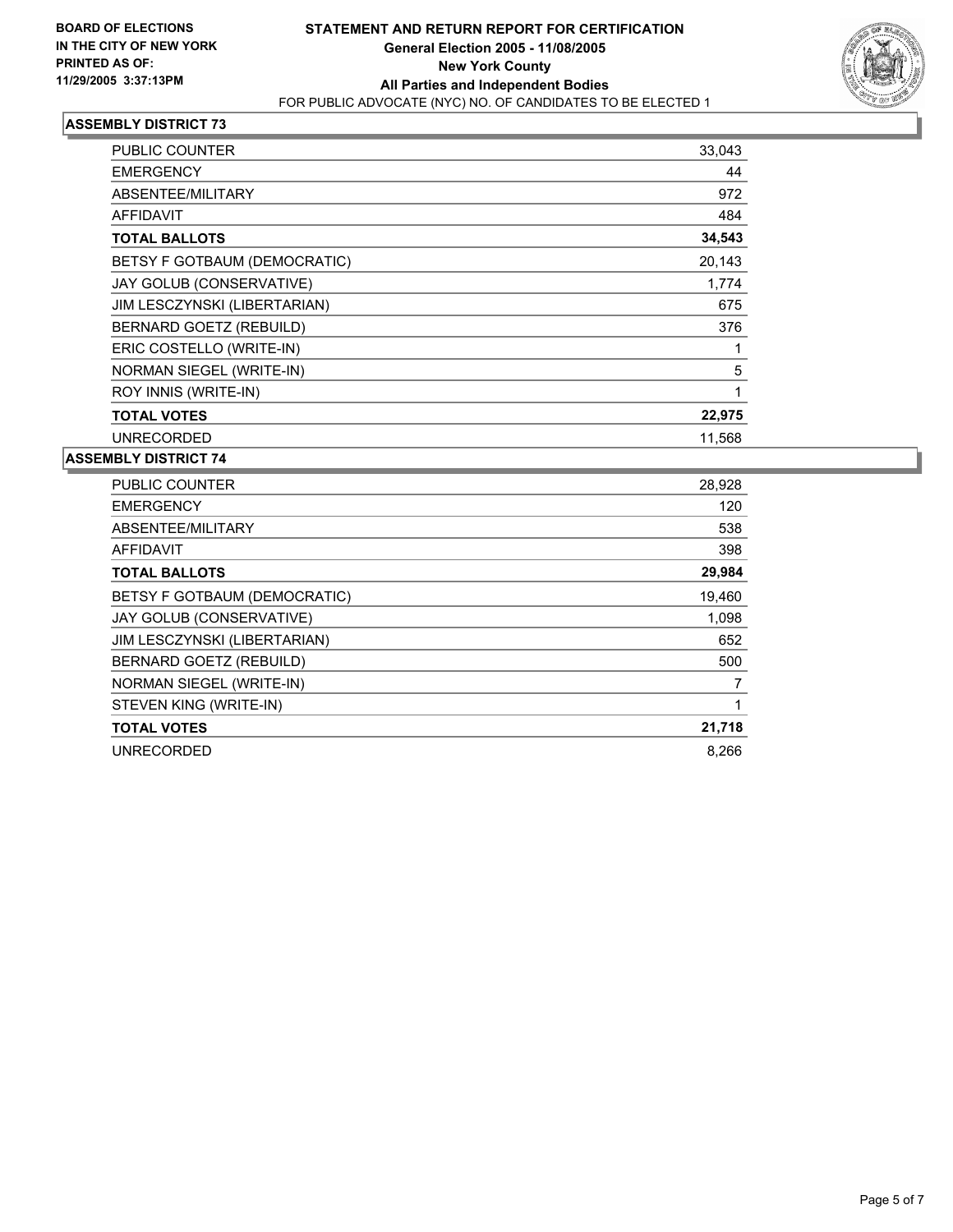

| PUBLIC COUNTER                | 28,157 |
|-------------------------------|--------|
| <b>EMERGENCY</b>              | 50     |
| ABSENTEE/MILITARY             | 670    |
| <b>AFFIDAVIT</b>              | 482    |
| <b>TOTAL BALLOTS</b>          | 29,359 |
| BETSY F GOTBAUM (DEMOCRATIC)  | 19,449 |
| JAY GOLUB (CONSERVATIVE)      | 1,102  |
| JIM LESCZYNSKI (LIBERTARIAN)  | 719    |
| BERNARD GOETZ (REBUILD)       | 465    |
| ABE HIRSCHFELD (WRITE-IN)     |        |
| JANE JUSTICE (WRITE-IN)       | 1      |
| KELLY PURSELL (WRITE-IN)      |        |
| KITTY CARLISE-HART (WRITE-IN) | 1      |
| LIZA MINNELLI (WRITE-IN)      | 1      |
| MARK GREEN (WRITE-IN)         |        |
| NORMAN SIEGEL (WRITE-IN)      | 13     |
| SARI WARTELL (WRITE-IN)       | 1      |
| TOM SULLIVAN (WRITE-IN)       |        |
| <b>TOTAL VOTES</b>            | 21,756 |
| <b>UNRECORDED</b>             | 7,603  |